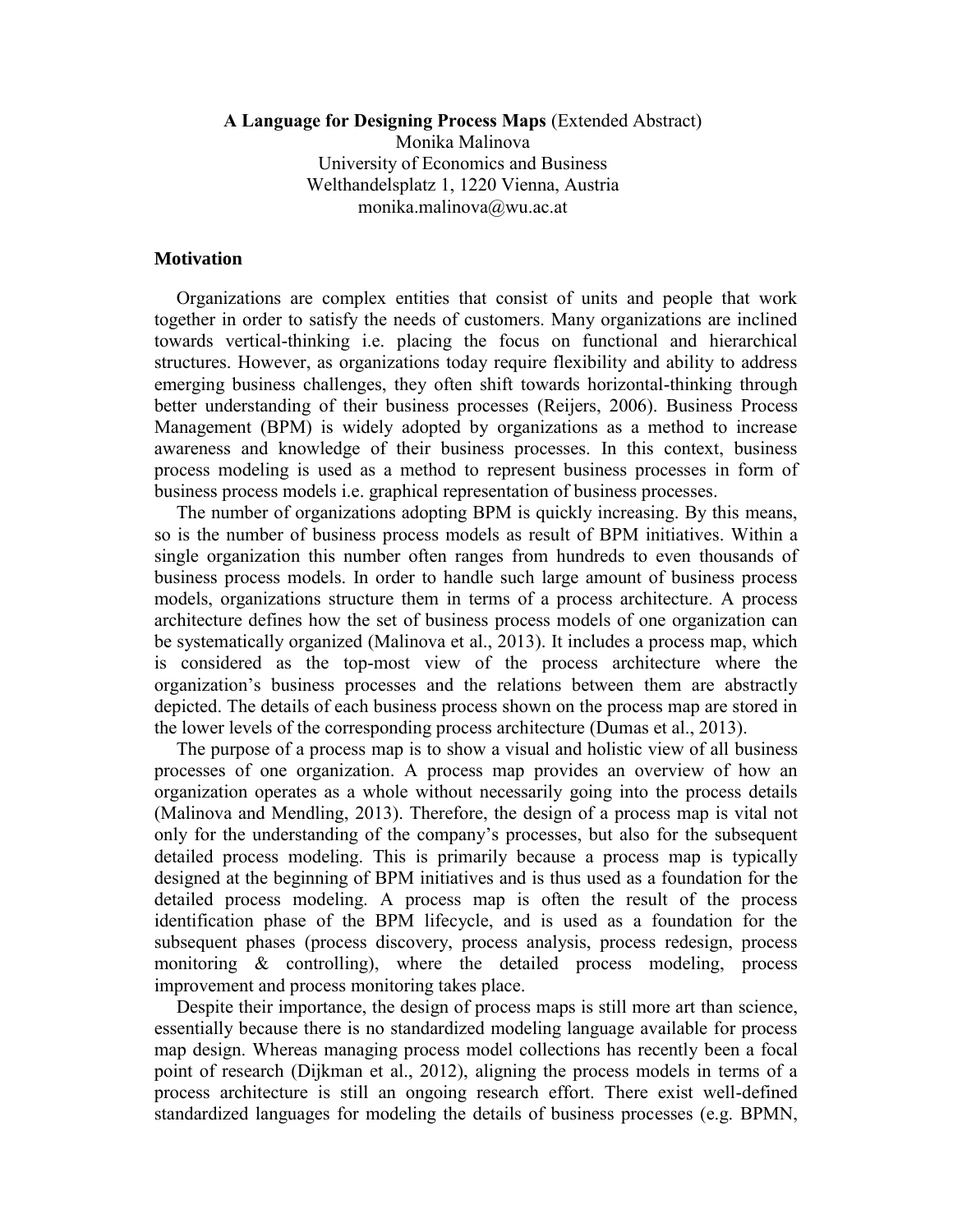EPC, UML), however, to the best of our knowledge, there is no such language for supporting the design of process maps. Due to the lack of a dedicated process map language, we are faced with a high heterogeneity of process map designs from practice, although they all serve a similar purpose. This has accordingly been our main motivation for commencing the research presented in this thesis. The research question for this thesis is the following: How to effectively model processes on an abstract level?

# **Contributions**

This doctoral thesis focuses on the development of a language for designing process maps. In particular, the thesis provides the following contributions.

**Reference BPM Framework**: First, we present a holistic reference BPM framework. The framework is a consolidation of procedural frameworks introduced by prominent BPM researchers (Rosemann and vom Brocke, 2010, Dumas et al., 2013, Davenport, 1993, Harrington and Harrington, 1995, Kettinger et al., 1997, Jeston and Nelis, 2008, Becker et al., 2013, Weske, 2012). The framework includes eleven BPM elements, each holding activities organizations need to consider when adopting BPM. The framework points to the importance of acknowledging the design of process maps for the subsequent BPM success in organizations.

**Method for assessing cognitive effectiveness of process maps used in practice:** We found that it is important for models to be designed appropriately, because the appeal of a model has an effect on the user using the model (Malinova and Mendling, 2013). Therefore, as a second contribution, we provide a method for assessing the cognitive effectiveness of process maps designed and used in practice. For this, we follow the nine principles for cognitively effective visual notations introduced by Moody (2009). In addition, we employ the cognitive fit theory by Vessey (1991) to check whether the design of process maps has an effect on the BPM success in the respective organization. We argue that, a process map that does not comply with the conditions stated by the principles by Moody (2009) is difficult to interpret, and thereby yields unwanted, unanticipated or no beneficial effects. Our findings show that the design of process maps does indeed has an effect on the company's BPM success. Especially, a process map that does not comply with the principles for cognitively effective process maps could hinder the BPM success of the respective organization. This method could be followed by all who wish to assess the cognitive effectiveness of models and their subsequent effect.

**Quality requirements for modeling languages and models:** Modeling languages are typically used by both individuals and organizations, all having diverse backgrounds and stemming from various industries. Therefore, during the development of modeling languages this diversity needs to be taken into consideration, such that languages would serve relevant users in the most effective and efficient ways. One way of ensuring this is to develop the language for designing process maps according to well-established quality requirements for modeling languages. Thus, a third contribution of this thesis is the extensive list of quality requirements for modeling languages and models we have derived by conducting a systematic literature review on quality of modeling languages and models. Quality requirements are used as things according to which other things are developed,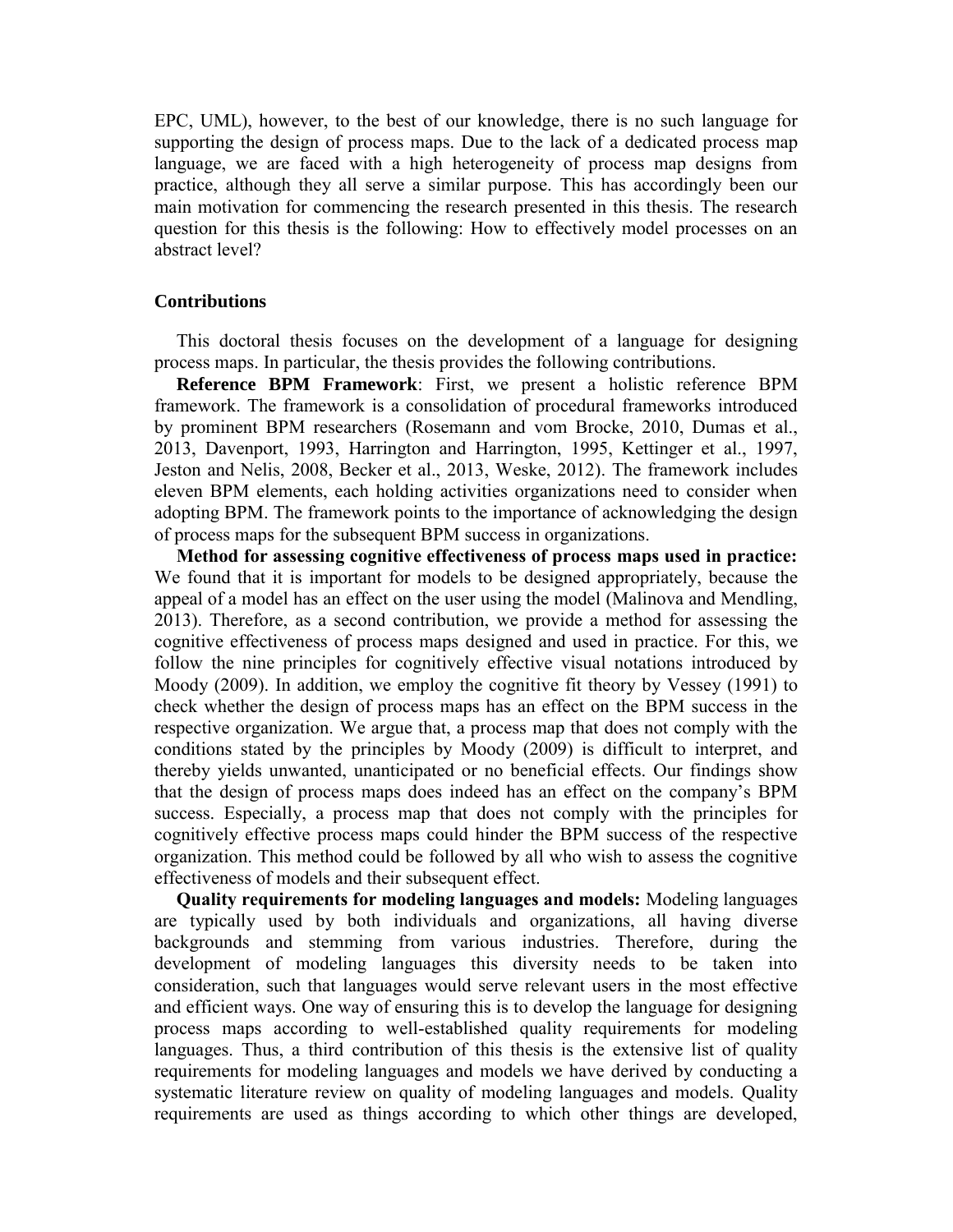judged or measured. We found 79 relevant papers from which we retrieved 319 quality requirements. We use a subset of these quality requirements as basis for developing the language for designing process maps.

**A language for designing process maps:** Fourth, we define the intra-language parts (abstract syntax, semantics, concrete syntax) of the language for process maps. We follow an explorative method; hence we rely on empirical data for the language development. We primarily relied on empirical data in order for the language to reflect actual usage in practice. The empirical data we used for the language development was a collection of process maps and a qualitative in-depth study with one of our industry partners. We used the process map collection to define the process map meta-model which includes all concepts and concept relations organizations include in their process maps. The qualitative in-depth study enabled us to ensure the process map meta-model is saturated. Accordingly, we reuse symbols in our language which have already been used in practice as part of process maps. We follow this approach in order to ensure the language will consist of elements already familiar to organizations. During the language development, the quality requirements we collected by means of the systematic literature review are also followed. As a result, we ensure the language for designing process maps is also grounded in literature.

**Method for checking language suitability for a particular purpose:** BPMN has become the de-facto standard for business process modeling. However, despite its wide user acceptance, even organizations that use BPMN for modeling their business processes do not use this language for designing their process maps. Thus, our fifth contribution is a method for checking language suitability for a particular purpose. We use this method to assess the suitability of BPMN for designing process maps, since the purpose of a process map is different than the one of a business process model. The method includes using the four semantic mapping relationships of equivalence, intersection, subsumption and disjointness (Rizopoulos and Mçbrien, 2005) to match BPMN elements with process map concepts. We use the results of the semantic mapping to assess BPMN's expressiveness for designing process maps. We follow the representation theory by Wand and Weber (1993) and its two criteria of completeness and clarity to argue that BPMN is unsuitable to depict a correct and clear abstract overview of all business processes of one organization.

**Experimental evaluation of the language for designing process maps:** Last, we evaluate the developed language for designing process maps by means of an experiment. In order to be able to evaluate the language for process maps, we need to assess the effectiveness of each concept the language offers. To test the effectiveness and efficiency of a modeling language, a counterpart is required against which we compare the language. However, since, to the best of our knowledge, there exists no other dedicated modeling language for designing process maps, we cannot assess process maps created by two different modeling languages. We have already evidenced that a process map designed using BPMN would be a subject of potential misinterpretation. Therefore, we decided to use textual representation as a benchmark against which we compare the visual language for designing process maps. We consider text as the best alternative, because it will induce the least bias from the participants. Also, using text will also help us represent the correct semantics of all process map concepts, which, for instance, is not the case with BPMN. Hence, we assess the effectiveness and efficiency of process maps designed using elements from our language against process maps that have not been designed using our language,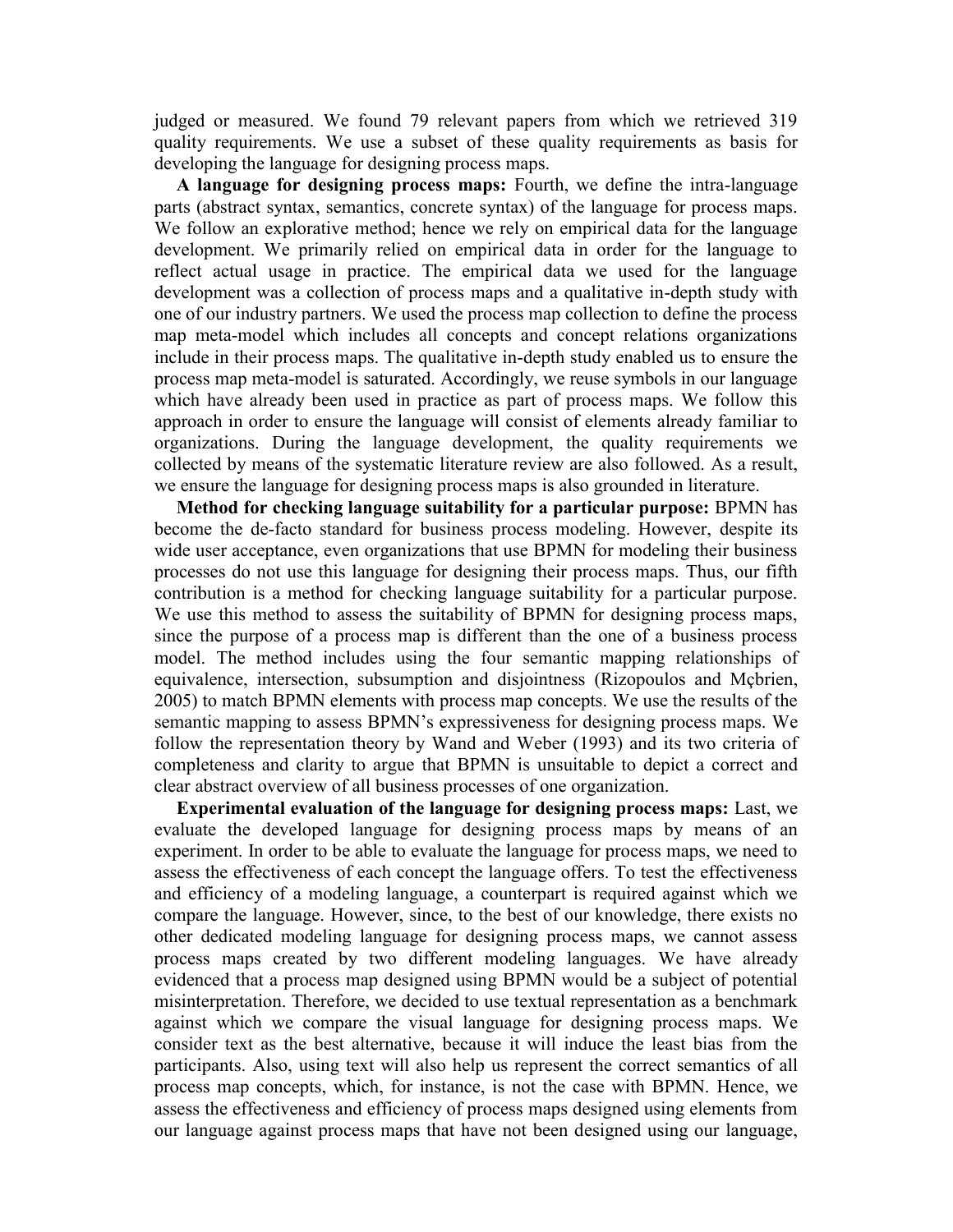instead the concepts have been textually represented. We found that, a process map designed using the elements of the newly developed language leads to users performing better in terms of both accuracy and time, than a process map not using the full range of the elements from the newly developed language for designing process maps.

## **Implications**

The research we have conducted for this thesis and the consequent results have strong implications for BPM research and for practice. In terms of practice, we showed that up until now process map design has been more an issue of a craftsmanship rather than science. Thus, the language we have defined will support practitioners when designing their process maps. It will release them from the burden of, first relying on their own creativity when designing process maps, and second choosing among the numerous elements existing process modeling languages offer in order to be able to capture their requirements. Most importantly, having a language which offers appropriate elements for all concepts shown in the process map would assist practitioners in ensuring they depict a correct overview of their company's operations, accordingly decreasing threats of potential misinterpretation.

Furthermore, a process map could be used as a tool to abstract from the details of many process models to a single model which captures the essence of their performance. Thus, research about the design of process maps complements prior research on managing process model collections. However, compared to the existing literature which has a more technical focus, process maps could be used to understand process model collections from a more strategic perspective. In this way, managing process model collections could take the turn of adopting a top-down approach, rather than the bottom-up one followed until now. Beyond the language for designing process maps we present in this thesis, the approach we follow to develop the language is one that, to the best of our knowledge, has not been applied before when undertaking this task. Therefore, this approach could be followed by all who wish to develop a modeling language which is grounded in both practice and literature.

#### **Future Research**

The research concerned with process maps presented in this thesis is only a starting point from where a stream of potential research arises. First, the language we propose does not yet include the full range of visual variables introduced by Bertin (1983). This is mainly because visual variables such as color and size are highly dependent on the organizational context. Therefore, despite the formal concepts included in all process maps, additional research is necessary in incorporating additional variables in process maps, as these further assist in transferring the knowledge in a cognitively effective manner (Moody, 2009, Malinova and Mendling, 2013). Also, taking into account that the process map design is considered as a strategic step and as such the foundation for the consequent BPM implementation in organizations (Malinova and Mendling, 2013), a process map design could strongly influence the subsequent detailed process modeling. This is namely another potential direction of future research about the usage of process maps. Such research would